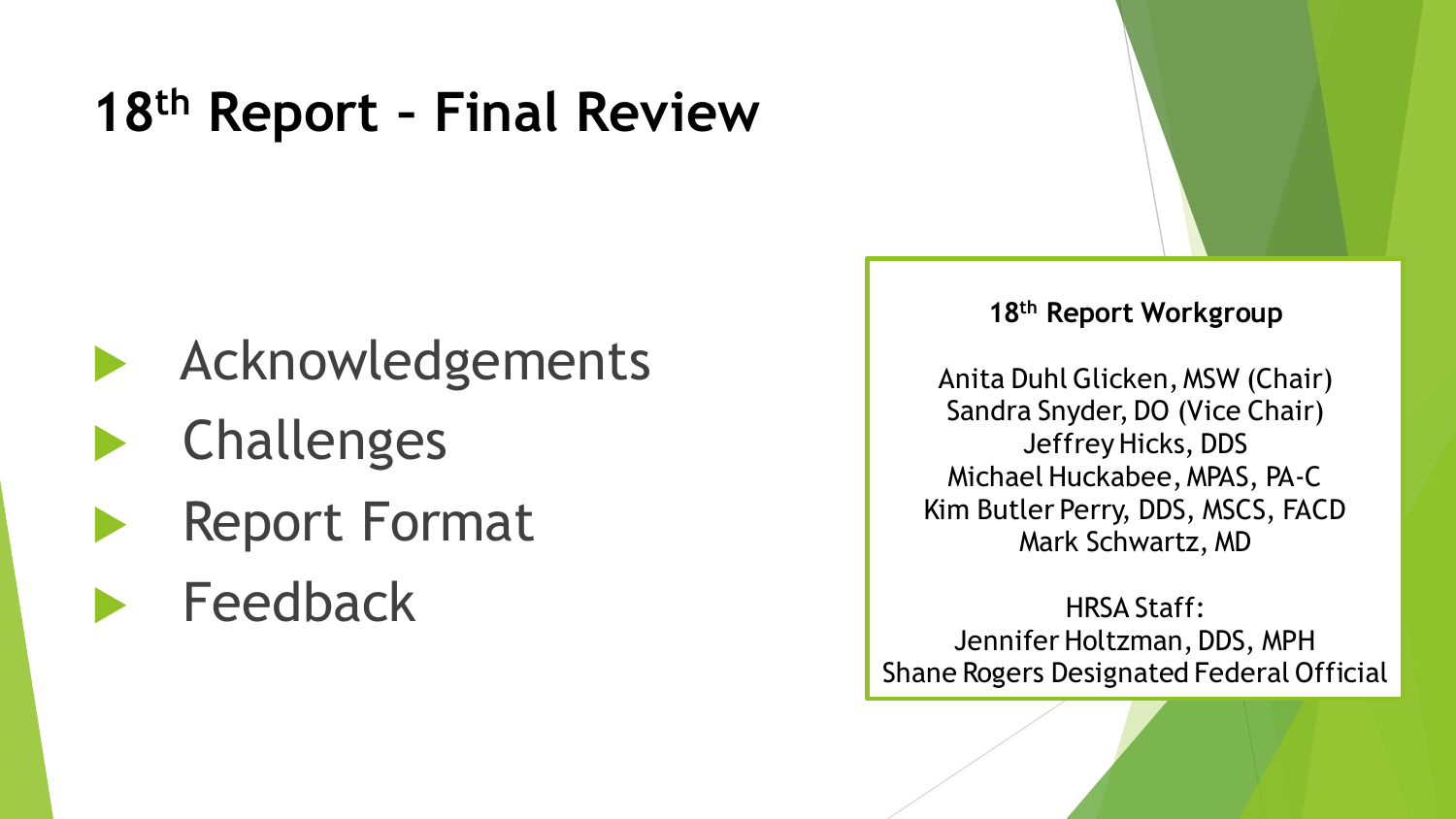- **Incorporating Longitudinal Clinical Training in Rural Primary Care. Congress should increase funding to Title VII, Section 747 and 748, programs to increase the number of longitudinal primary care rotations and post-graduate residency programs providing training in underserved rural communities with an emphasis on accessible, comprehensive, equitable, and age-friendly care.**
	- *Rationale*: Longitudinal integrated primary care training enables trainees to establish enduring connections and professional and personal relationships, which support workforce retention and rural practice. Providing training opportunities in rural communities increases the likelihood that trainees will continue to practice in these communities following completion of their training.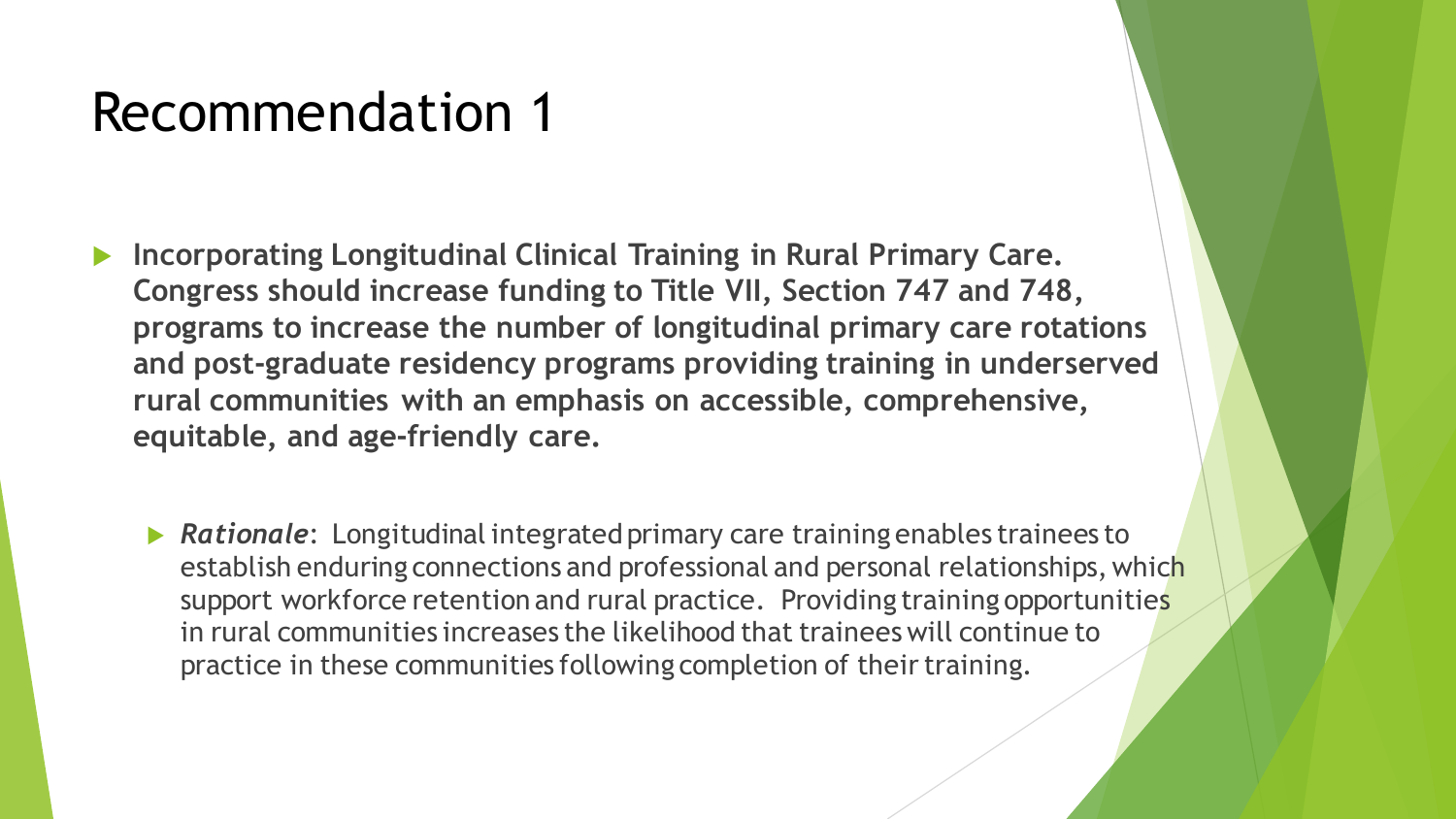- **Integrating Oral and Behavioral Health in Primary Care. Congress should increase funding to the Title VII, Section 747 and 748, programs to integrate oral and behavioral health into primary care training to support interprofessional team-based training and practice that addresses the needs of medically complex patients, including those facing racial and ethnic inequity in underserved rural communities.** 
	- **Rationale:** Interprofessional primary care training that includes oral and behavioral health can better equip the workforce to meet the needs of rural communities. Integrated oral and behavioral health training increases understanding of the oral-systemic connection and encourages teams to work together to address the needs of complex patients suffering from chronic disease and environmental challenges due to the social determinants of health.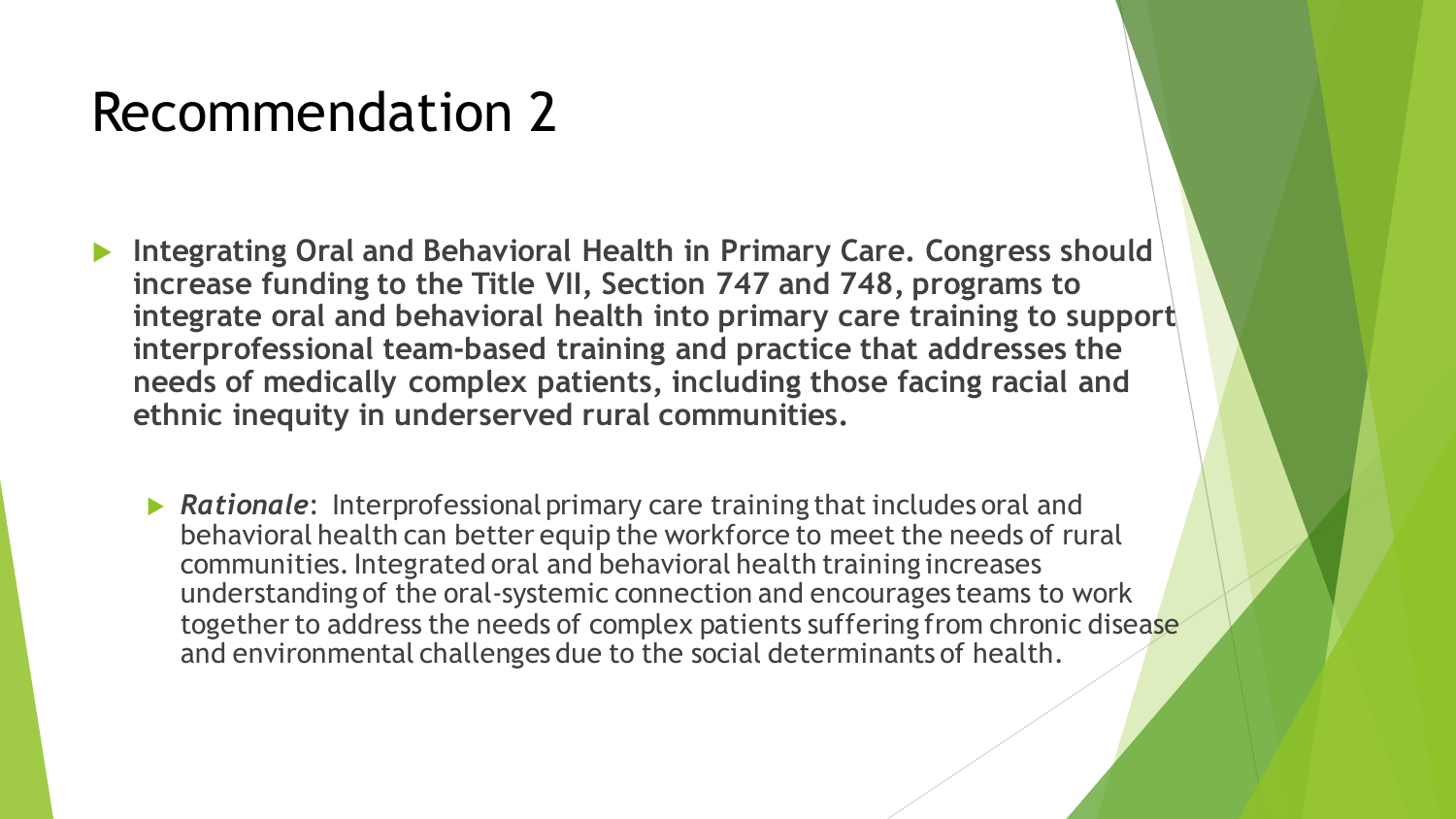- **Enhancing Telehealth Capacity. Congress should increase funding for Title VII, Section 747 and 748, programs to build and enhance telehealth capacity of primary care training programs to use clinical telehealth technologies for telemonitoring, remote interprofessional collaborative care, shared patient management, and telementoring in underserved rural communities.**
	- **► Rationale:** Telehealth technology has become an important resource, increasing health care access in rural areas. Primary care training that integrates innovative telehealth strategies, including teledentistry, can enable future providers and their patients to overcome barriers to care related to time and distance, and increase opportunities for patient education, consultation, collaboration and shared care management.